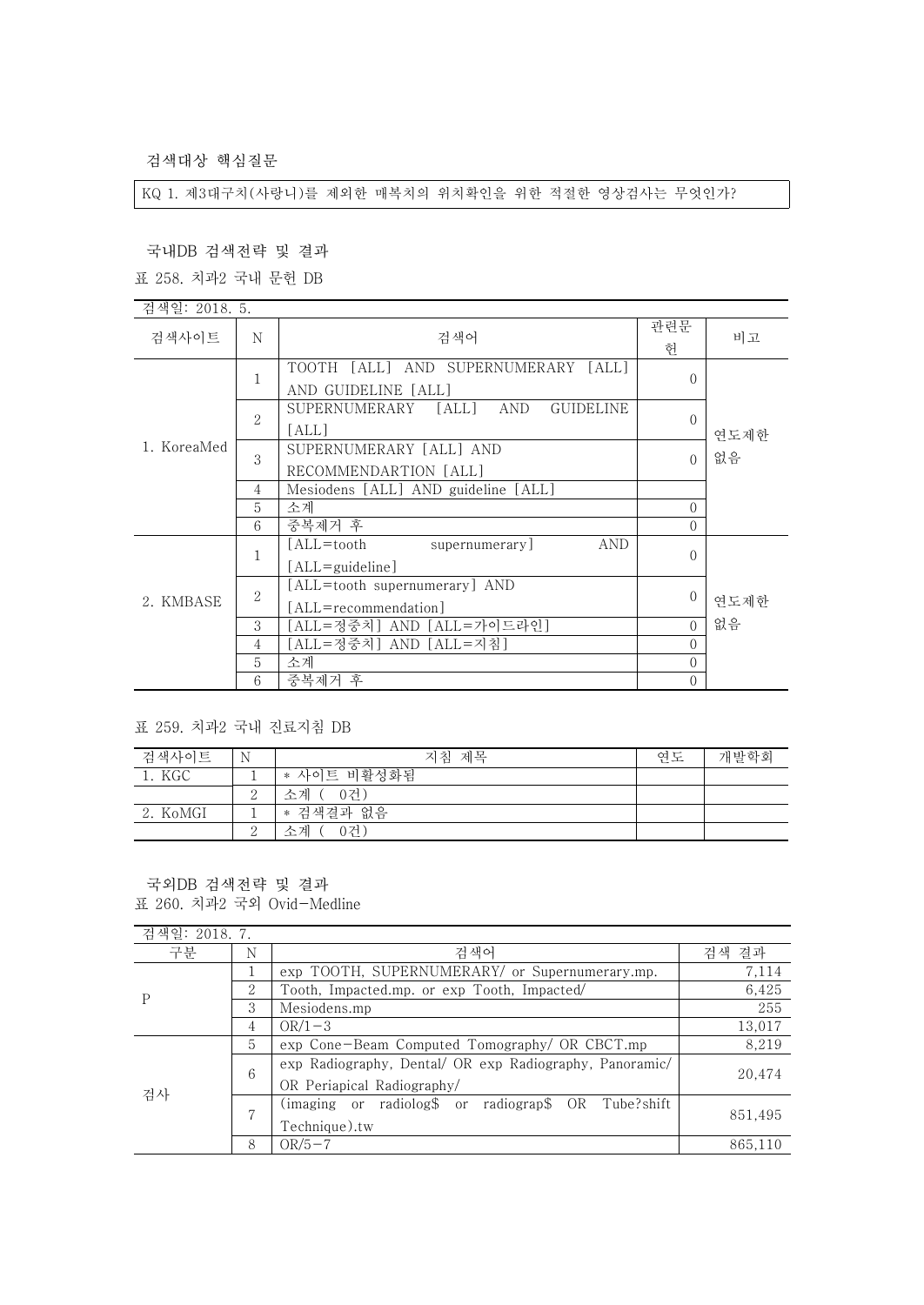| 검색일: 2018. 7. |    |                                                                                     |           |
|---------------|----|-------------------------------------------------------------------------------------|-----------|
| 구부            | N  | 검색어                                                                                 | 결과<br>걲색. |
| P&검사          |    | 4 AND 8                                                                             | 2,248     |
| 지침            | 10 | (guideline\$ or recommendation\$).ti. or (practice guideline<br>guideline).pt<br>or | 99.911    |
| 종합            |    | 9 AND 10                                                                            |           |

## 표 261. 치과2 국외 Ovid-Embase

| 검색일: 2018. 7. |    |                                                                                                    |           |
|---------------|----|----------------------------------------------------------------------------------------------------|-----------|
| 구분            | N  | 검색어                                                                                                | 검색 결과     |
| P             |    | 'tooth malformation'/exp or Supernumerary:ab,ti                                                    | 19,377    |
|               | 2  | Mesiodens:ab.ti                                                                                    | 287       |
|               | 3  | $OR/1-2$                                                                                           | 19,451    |
| 검사            | 4  | 'cone beam computed tomography'/exp OR CBCT:ab.ti                                                  | 15,233    |
|               | 5. | 'tooth radiography'/exp                                                                            | 17,855    |
|               | 6  | (imaging or radiolog* or radiograp*)<br>Tube?shift<br>OR<br>Technique):ab,ti OR radiodiagnosis/exp | 2,546,563 |
|               |    | $OR/4-6$                                                                                           | 2,547,674 |
| P&검사          | 8  | 3 AND 7                                                                                            | 3,630     |
| 지침            | 9  | guideline*:ti OR recommendation*:ti                                                                | 125,695   |
| 종합            | 10 | 8 AND 9                                                                                            |           |

표 262. 치과2 국외 GIN

| 색일<br>$\overline{\phantom{0}}$<br>ュ<br>2018. D.<br>≃ |                |       |  |
|------------------------------------------------------|----------------|-------|--|
| T.                                                   | 검색어            | 검색 결과 |  |
|                                                      | TOOTH Impacted | ັ     |  |

표 263. 치과2 국외 NGC

| 검색일: 2018. 5. |                    |       |  |
|---------------|--------------------|-------|--|
|               | 검색어                | 검색 결과 |  |
|               | TOOTH AND Impacted |       |  |
| ┙             | Mesiodens          |       |  |